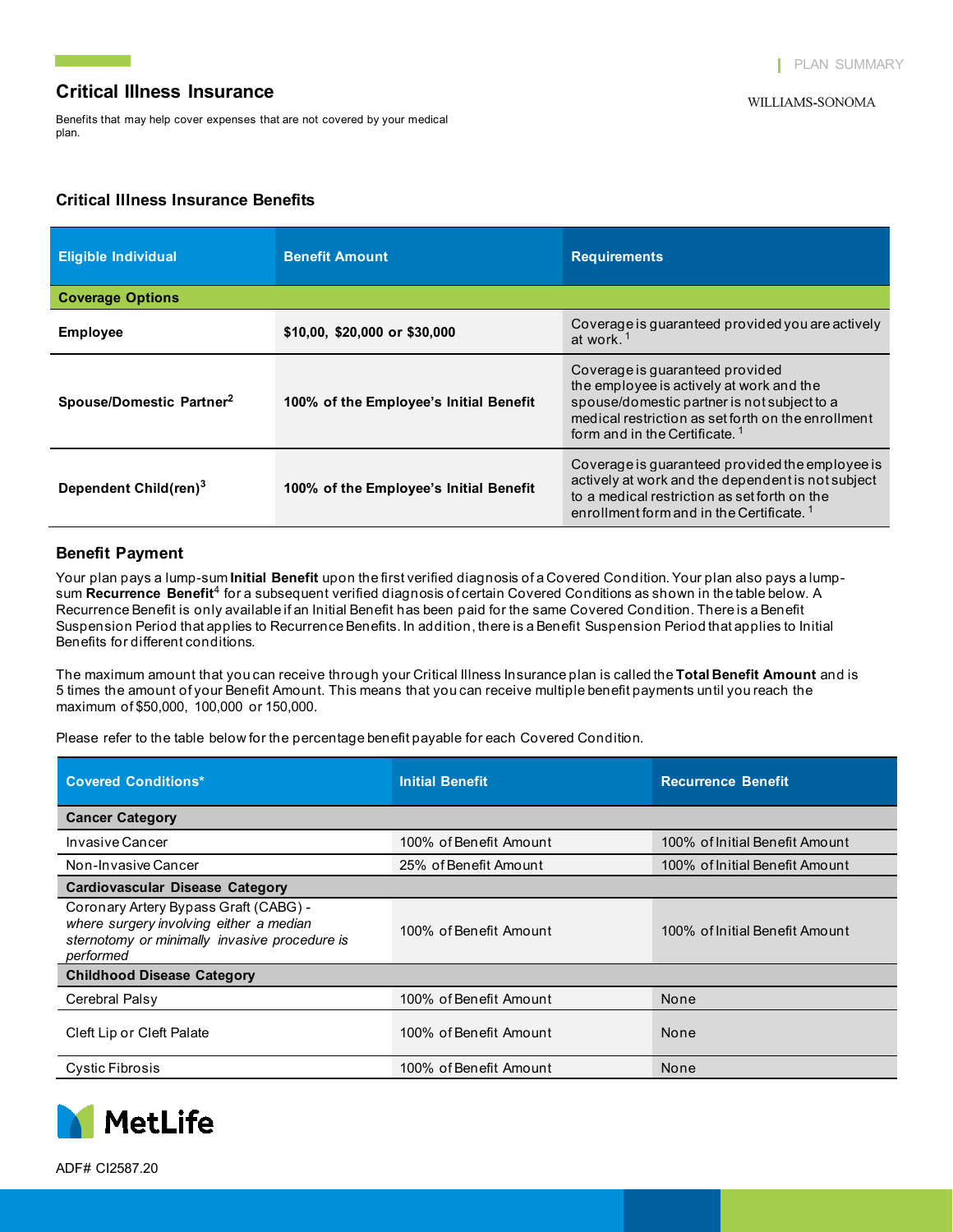| Diabetes (Type 1)                                                                                                              | 100% of Benefit Amount | None                    |  |
|--------------------------------------------------------------------------------------------------------------------------------|------------------------|-------------------------|--|
| Down Syndrome                                                                                                                  | 100% of Benefit Amount | None                    |  |
| Sickle Cell Anemia                                                                                                             | 100% of Benefit Amount | None                    |  |
| Spina Bifida                                                                                                                   | 100% of Benefit Amount | None                    |  |
| <b>Functional Loss Category</b>                                                                                                |                        |                         |  |
| Coma                                                                                                                           | 100% of Benefit Amount | 100% of Initial Benefit |  |
| <b>Heart Attack Category</b>                                                                                                   |                        |                         |  |
| <b>Heart Attack</b>                                                                                                            | 100% of Benefit Amount | 100% of Initial Benefit |  |
| Sudden Cardiac Arrest                                                                                                          | 50% of Benefit Amount  | None                    |  |
| <b>Infectious Disease Category</b>                                                                                             |                        |                         |  |
| For a benefit to be payable, the covered person must have been treated for the disease in a hospital for [5] consecutive days. |                        |                         |  |
| Bacterial Cerebrospinal Meningitis                                                                                             | 25% of Benefit Amount  | None                    |  |
| Diphtheria                                                                                                                     | 25% of Benefit Amount  | None                    |  |
| Encephalitis                                                                                                                   | 25% of Benefit Amount  | None                    |  |
| Legionnaire's Disease                                                                                                          | 25% of Benefit Amount  | None                    |  |
| Malaria                                                                                                                        | 25% of Benefit Amount  | None                    |  |
| Necrotizing Fasciitis                                                                                                          | 25% of Benefit Amount  | None                    |  |
| Osteomyelitis                                                                                                                  | 25% of Benefit Amount  | None                    |  |
| Rabies                                                                                                                         | 25% of Benefit Amount  | None                    |  |
| Tetanus                                                                                                                        | 25% of Benefit Amount  | None                    |  |
| Tuberculosis                                                                                                                   | 25% of Benefit Amount  | None                    |  |
| <b>Kidney Failure Category</b>                                                                                                 |                        |                         |  |
| Kidney Failure                                                                                                                 | 100% of Benefit Amount | None                    |  |
| <b>Major Organ Transplant Category</b>                                                                                         |                        |                         |  |
| Major Organ Transplant<br>For bone marrow, heart, lung, pancreas, and liver                                                    | 100% of Benefit Amount | None                    |  |
| <b>Progressive Disease Category</b>                                                                                            |                        |                         |  |
| <b>ALS</b>                                                                                                                     | 100% of Benefit Amount | None                    |  |
| Alzheimer's Disease                                                                                                            | 100% of Benefit Amount | None                    |  |
| Multiple Sclerosis                                                                                                             | 100% of Benefit Amount | None                    |  |
| Muscular Dystrophy                                                                                                             | 100% of Benefit Amount | None                    |  |
| Parkinson's Disease (Advanced)                                                                                                 | 100% of Benefit Amount | None                    |  |
| Systemic Lupus Erythematosus (SLE)                                                                                             | 100% of Benefit Amount | None                    |  |
| <b>Stroke Category</b>                                                                                                         |                        |                         |  |
| Stroke                                                                                                                         | 100% of Benefit Amount | 100% of Initial Benefit |  |

#### \* Notes Regarding Covered Conditions

MetLife will not pay a benefit for a Covered Condition that is diagnosed prior to the coverage effective date.

- Alzheimer's Disease Please review the Outline of Coverage/Disclosure Document for specific information about Alzheimer's disease.
- Cancer Please review the certificate for specific information about cancer benefits. In most states, not all types of cancer are covered.
- Coronary Artery Bypass Graft In certain states, the Covered Condition is Coronary Artery Disease.
- Heart Attack The Heart Attack Covered Condition pays a benefit for the occurrence of a myocardial infarction, subject to the terms of the certificate. A myocardial infarction does not include sudden cardiac arrest.

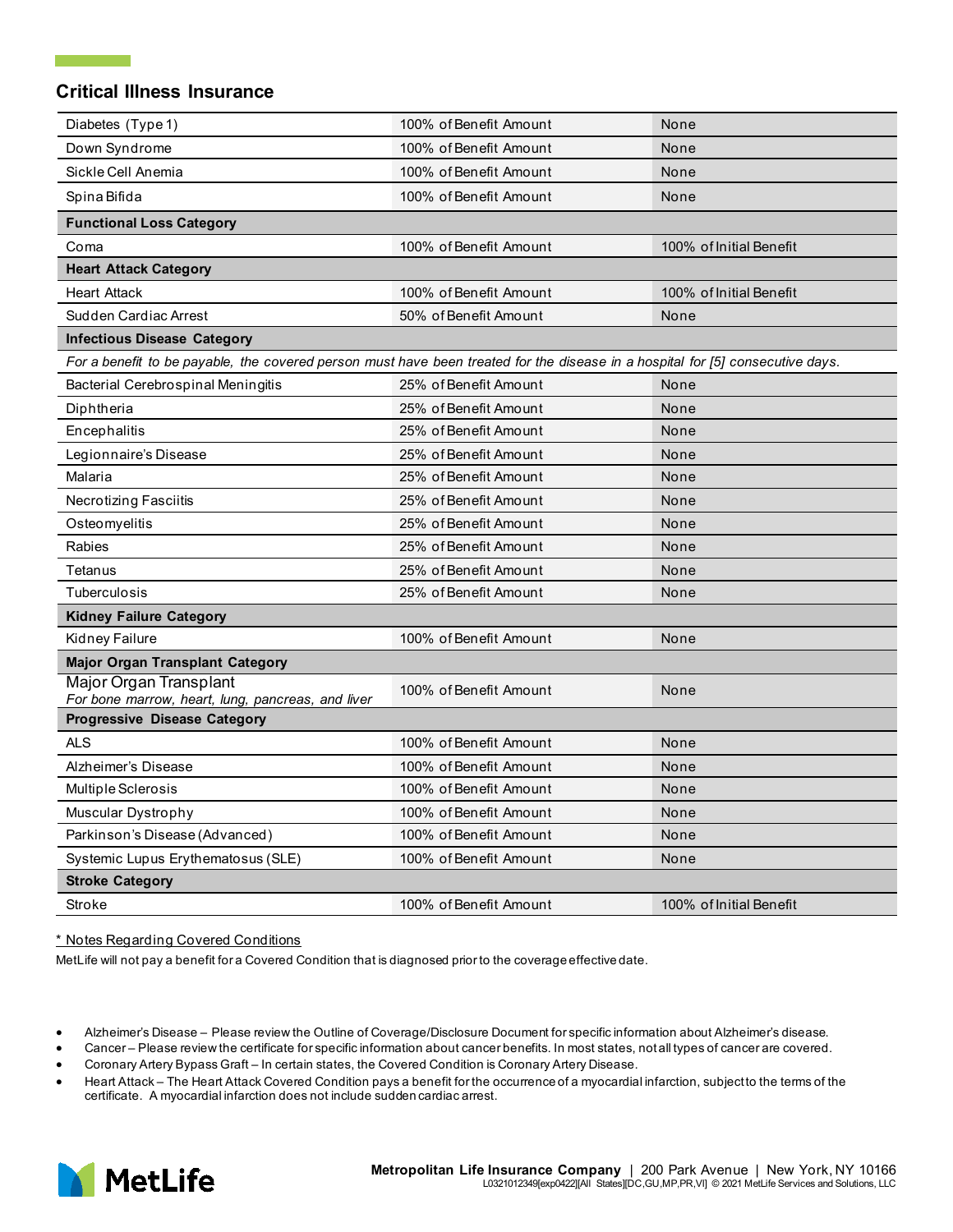- Infectious Disease Covered Condition Category For an Infectious Disease Category benefit to be payable, the covered person must have been treated for the disease in a hospital for a consecutive number of days as specified in the certificate.
- Major Organ Transplant In most states, we will not pay a Major Organ Transplant benefit if a covered person is placed on the organ transplant list prior to coverage taking effect and subsequently undergoes a transplant procedure for the same organ while coverage is in effect. Covered organs may vary by state; refer to the Certificate for details. In some states, the condition is Major Organ Failure.
- Stroke In certain states, the Covered Condition is Severe Stroke.
- The following benefits are not available in all states. Please review the Disclosure Statement or Outline of Coverage/Disclosure Document for details.
	- $\circ$  Aortic Valve or Mitral Valve Repair or Replacement<br> $\circ$  Coma
	- Coma
	- $\circ$  Congenital Heart Disease (for which Surgery has been recommended for treatment)<br> $\circ$  Coronary Angioplasty
	- o Coronary Angioplasty
	- o ICD
	- Loss of: Ability to Speak; Hearing; or Sight
	- o Major Organ Transplant Donation
	- Pacemaker
	- o Paralysis<br>o Severe B
	- Severe Burn

#### **GUAM, NEW MEXICO AND WASHINGTON RESIDENTS: Please refer to the Disclosure Document/Outline of Coverage for the terms of your coverage which may differ materially from what is shown in this plan summary.**

**Health Screening Benefit**MetLife will provide an annual benefit of \$50 per calendar year for taking one of the eligible screening/prevention measures. The Health Screening Benefit is not available in certain states. Please review your Disclosure Statement or Outline of Coverage/Disclosure Document for specific state variations and exclusions around this benefit.

## **Example of How Benefits are Paid**

The example below illustrates an employee who elected a Benefit Amount of \$10,000.

| <b>Illness - Covered Condition</b>                         | <b>Payment</b>                            |
|------------------------------------------------------------|-------------------------------------------|
| Heart Attack – first verified diagnosis                    | Initial Benefit payment of \$10,000       |
| Kidney Failure – first verified diagnosis, two years later | Initial Benefit payment of \$10,000       |
| Heart Attack – second verified diagnosis, four years later | Recurrence Benefit payment of<br>\$10,000 |

This example is for illustrative purposes only. The MetLife Group Policy and Certificate are the governing documents with respect to all matters of insurance, including coverage for specific illnesses. The specific facts of each claim must be evaluated in conjunction with the provisions of the applicable Policy and Certificate to determine coverage in each individual case.

### **Questions & Answers**

- **Q. Who is eligible to enroll for this critical illness coverage?**
- **A. You are eligible to enroll yourself and your eligible family members! <sup>5</sup>**You need to enroll during your Enrollment Period and to be actively at work for your coverage to be effective.
- **Q. How do I pay for my critical illness coverage?**
- **A. Premiums will be paid through payroll deduction,** so you don't have to worry about writing a check or missing a payment.
- **Q. What happens if my employment status changes? Can I take my coverage with me?**
- **A. Yes, you can take your coverage with you.6** You will need to continue to pay your premiums to keep your coverage in force. Your coverage will only end if you stop paying your premium or if your employer offers you similar coverage with a different insurance carrier.
- **Q. Who do I call for assistance?**
- **A. Contact a MetLife Customer Service Representative at 1 800- GET-MET8 (1-800-438-6388), Monday through Friday from 8:00 a.m. to 8:00 p.m., EST. Or visit our website:** *mybenefits.metlife.com***.**